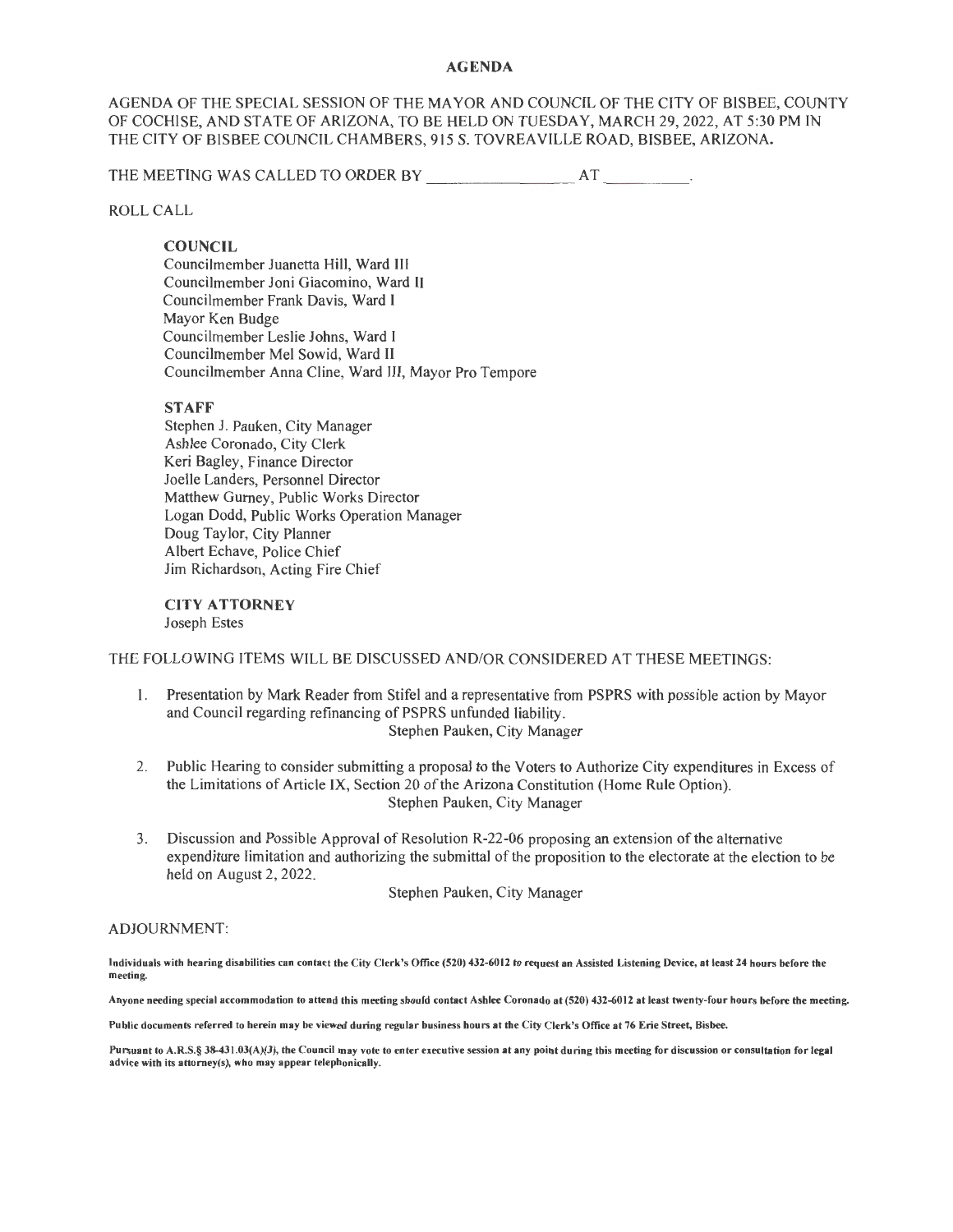

**AGENDA ITEM NUMBER ·** 

# REQUEST FOR MAYOR & COUNCIL ACTION Session of: May 18, 2021

**Regular**  $\boxtimes$  Special

|                                             |           | DATE ACTION SUBMITTED: May 13, 2021 |                                                                                                                                                              |           |              |
|---------------------------------------------|-----------|-------------------------------------|--------------------------------------------------------------------------------------------------------------------------------------------------------------|-----------|--------------|
| $REGULAR \quad \boxtimes$                   |           | <b>CONSENT</b>                      |                                                                                                                                                              |           |              |
| <b>TYPE OF ACTION:</b><br><b>RESOLUTION</b> |           | <b>ORDINANCE</b>                    | <b>FORMAL ACTION</b>                                                                                                                                         | $\bowtie$ | <b>OTHER</b> |
| <b>SUBJECT:</b>                             | liability |                                     | Presentation by Mark Reader from Stifel and a representative from PSPRS with<br>possible action by Mayor and Council regarding refinancing of PSPRS unfunded |           |              |

FROM: Steve Pauken, City Manager

RECOMMENDATION:

PROPOSED MOTION: At Mayor and Council discretion

## DISCUSSION:

This presentation will be for the purpose of discussing a method for reducing the 22 million dollar unfunded liability the City owes to PSPRS.

## FISCAL IMPACT:

DEPARTMENT LINE ITEM ACCOUNT:

BALANCE IN LINE ITEM IF APPROVED:

Prepared by: Ashlu Concord

Ashlee Coronado City Clerk

Reviewed by: Stephen Pauken Latin de la Compte

City Manager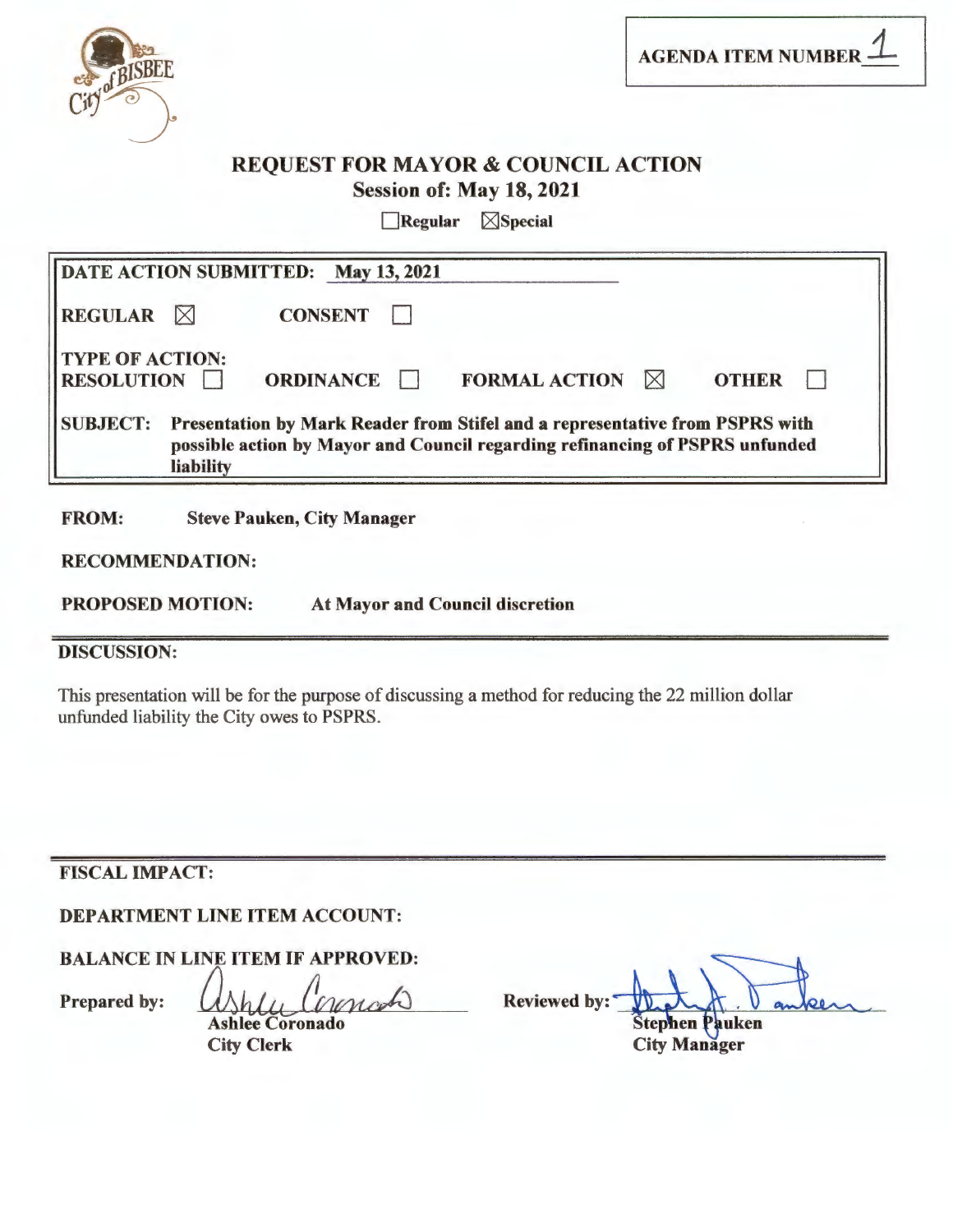

**AGENDA ITEM NUMBER** *L* 

# **REQUEST FOR MAYOR** & **COUNCIL ACTION Session of: March 29, 2022**

**Regular Special** 

|                                             | DATE ACTION SUBMITTED: March 21, 2022                                                                                                                                                                             |
|---------------------------------------------|-------------------------------------------------------------------------------------------------------------------------------------------------------------------------------------------------------------------|
| <b>REGULAR</b>                              | <b>CONSENT</b><br>$\bowtie$                                                                                                                                                                                       |
| <b>TYPE OF ACTION:</b><br><b>RESOLUTION</b> | <b>OTHER</b><br><b>ORDINANCE</b><br><b>FORMAL ACTION</b><br>$\boxtimes$<br>$\mathbf{I}$                                                                                                                           |
| <b>SUBJECT:</b>                             | Public Hearing to Consider Submitting a Proposal to the Voters to Authorize City<br>Expenditures in Excess of the Limitations of Article IX, Section 20 of the Arizona<br><b>Constitution (Home Rule Option).</b> |
| <b>FROM:</b>                                | <b>Stephen Pauken, City Manager</b>                                                                                                                                                                               |

**RECOMMENDATION: Call for the Public Hearing** 

**PROPOSED MOTION: Open the Public Hearing for Public Comment** 

**DISCUSSION:** Pursuant to A.R.S. § 41-563.01, the City of Bisbee is required to hold two public hearings prior to proposing an alternative expenditure limitation for consideration by the electors. This is the second hearing. The City may propose the adoption of an alternative expenditure limit, the "home rule" option. The final limitations that would be proposed in absence of the approval of this home rule option will be determined by the Auditor General's Office, prior to that election. The current estimate is that in absence of the approval of this alternative expenditure limitation, the City's total budget for all expenses, from all sources of revenue, would be limited to approximately one quarter of the present budget. There would be very little capacity for any expenditure other than the repayment of existing debt and the existing public safety pension obligations.

**FISCAL IMPACT:** N/A

**DEPARTMENT LINE ITEM ACCOUNT: N/A** 

**NIA** 

**BALANCE IN LINE ITEM IF APPROVED:** 

**Prepared by:** 

**Keri Bagley, Finance Director** 

Reviewed by: **the Line of Pandem**<br>
Stephen Pauken,<br>
City Manager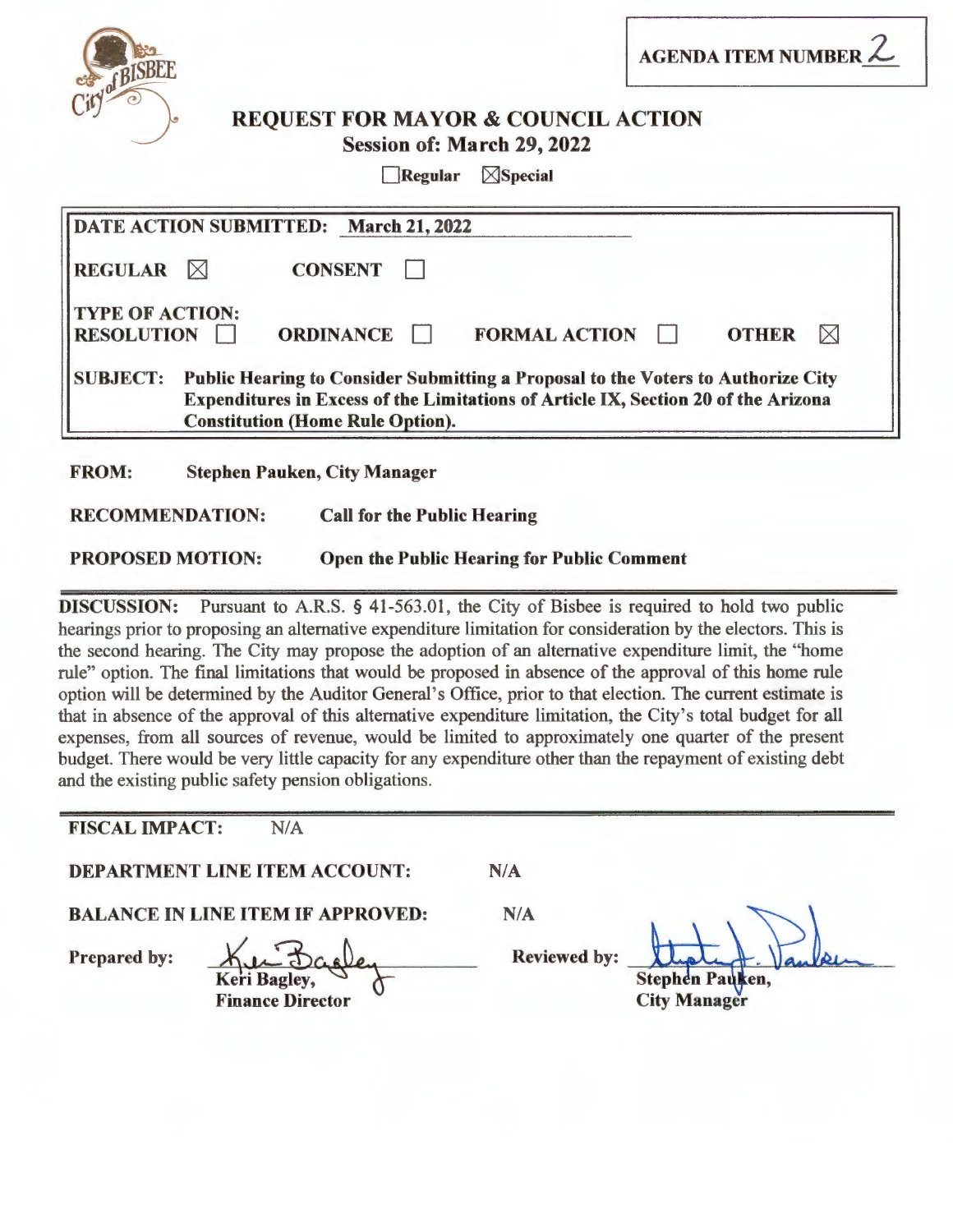## **ALTERNATIVE EXPENDITURE LIMITATION (Home Rule Option) SUMMARY ANALYSIS**

(The voters of the City of Bisbee in 2018 adopted an alternative expenditure limitation (Home Rule Option). The purpose of this election is for the continued use of the Home Rule Option.)

Pursuant to the Arizona State Constitution, the City of Bisbee seeks voter approval to adopt a Home Rule Option to apply to the city for the next four years beginning in 2023-2024. Under a Home Rule Option if approved by the voters, the city estimates it will be allowed to expend approximately \$20,484.140 in 2023-2024, \$20,680.368 in 2024-2025, \$21.173,627 in 2025-2026 and \$21,929.218 in 2026-2027.

With approval of the Home Rule Option, the city will utilize the expenditure authority for all local budgetary purposes including General Government, Economic Development. Culture and Recreation, Public Safety, Public Works, and Capital Projects.

Under the state-imposed limitation the city estimates it will be allowed to expend approximately \$6,915,897 in 2023- 2024. \$6,712,486 in 2024-2025, \$6,789,976 in 2025-2026 and \$7,122,024 in 2026-2027 for the operation of your local government. These expenditure estimates include expenditures of constitutionally excludable revenues.

The amount of revenue estimated to be available to fund the operation of your city/town government is \$20,484, 140 in 2023-2024, \$20,680,368 in 2024-2025, \$21,173,627 in 2025-2026 and \$21,929,218 in 2026-2027. These revenue estimates are the same under the Home Rule Option or the state-imposed expenditure limitation. (The city/town property tax shall be limited to the amount prescribed in the Arizona State Constitution.)

Any and all dollar figures presented in this summary are estimates only and are based upon information available at the time of preparation of this analysis. The budget and actual expenditures in any of the four years may be more or less than the expenditures noted above depending on available revenue.

If no alternative expenditure limitation is approved, the state-imposed expenditure limitation will apply to the city.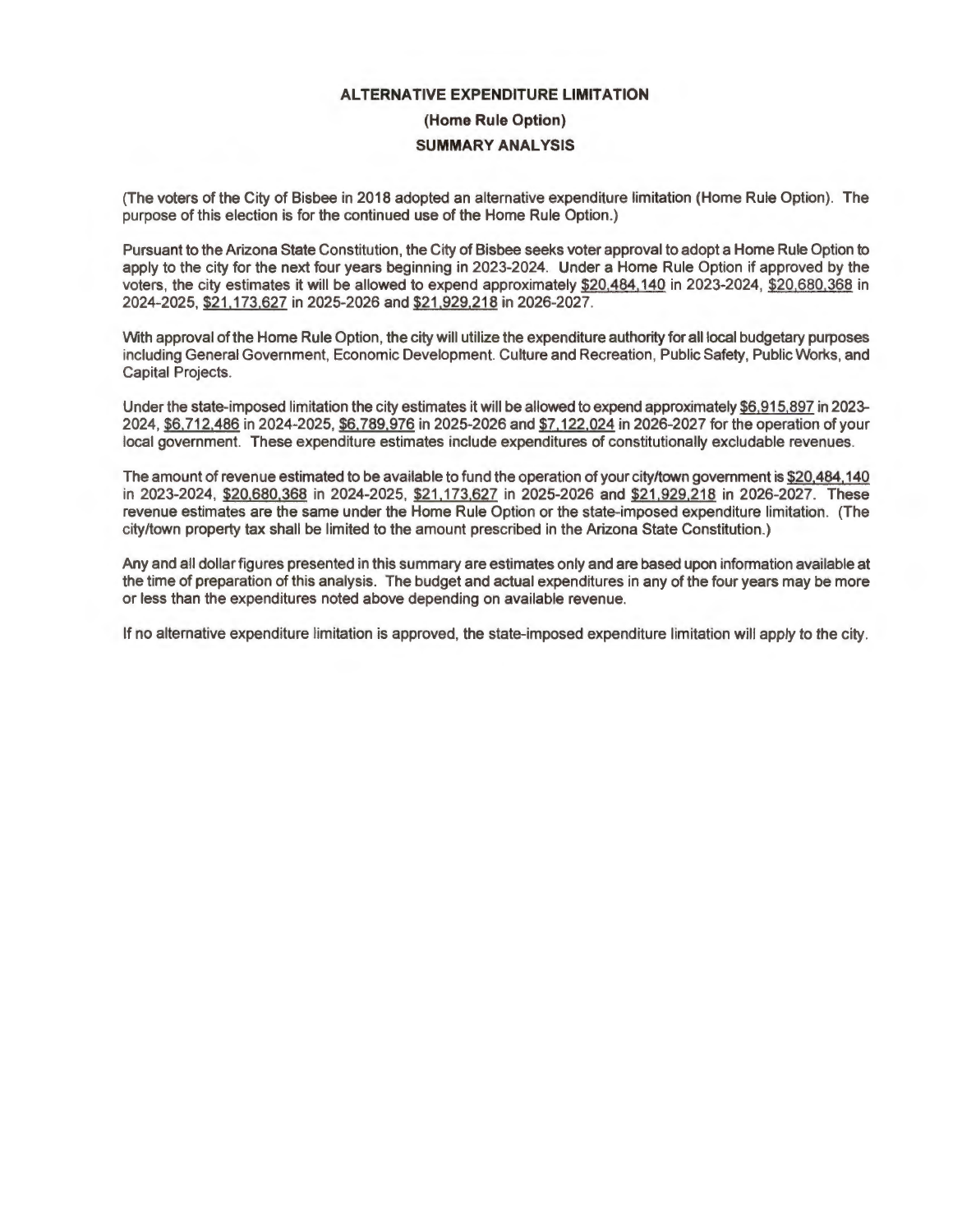## **ALTERNATIVE EXPENDITURE LIMITATION (Home Rule Option) DETAILED ANALYSIS**

Pursuant to the Arizona State Constitution, the City of Bisbee as authorized by Resolution # R-22-06 passed on March 29<sup>th</sup>, 2022 will seek voter approval to adopt an alternative expenditure limitation (Home Rule Option) to apply to the City for the next four years beginning in 2023-2024.

Under a Home Rule Option if approved by the voters, the city estimates it will be allowed to expend approximately \$20,484,140 in FY24, \$20,680,368 in FY25, \$21,173,627 in FY26, and \$21,929,218 in FY27.

With approval of the Home Rule Option, the city will utilize expenditure authority for all local budgetary purposes including General Government, Economic Development, Culture & Recreation, Public Works, Public Safety, and Capital Projects. We estimate that the expenditures for the next four years under the Home Rule Option will be as follows:

### ESTIMATED AMOUNTS TO BE EXPENDED IN SPECIFIC AREAS

| <b>Purpose</b>                  | 2023-2024    | 2024-2025    | 2025-2026    | 2026-2027    |  |
|---------------------------------|--------------|--------------|--------------|--------------|--|
| <b>General Government</b>       | \$2,761,365  | \$2,819,150  | \$2,878,379  | \$2,939,087  |  |
| <b>Economic Development</b>     | 510,016      | 522,767      | 535,836      | 549,232      |  |
| <b>Culture &amp; Recreation</b> | 3,250,330    | 3,325,338    | 3,402,221    | 3,481,027    |  |
| <b>Public Works</b>             | 7,841,188    | 7,745,092    | 7,938,719    | 8,137,188    |  |
| <b>Public Safety</b>            | 5,879,597    | 6,020,336    | 6,164,595    | 6,562,460    |  |
| <b>Capital Projects</b>         | 241,644      | 247,685      | 253,877      | 260,224      |  |
| <b>Total Expenditures</b>       | \$20,484,140 | \$20,680,368 | \$21,173,627 | \$21,929,218 |  |

If approved, the expenditures authorized will be funded from revenues obtained from federal, state, and local sources. It is estimated that the amount of revenue from each source for the next four years will be as follows:

### ESTIMATED AMOUNTS OF REVENUE FROM EACH AND ANY SOURCE

| <b>Source</b>  | 2023-2024    | 2024-2025    | 2025-2026    | 2026-2027    |
|----------------|--------------|--------------|--------------|--------------|
| Federal        | \$1,569,099  | \$1,292,451  | \$1,301,012  | \$1,559,788  |
| <b>State</b>   | 2.185.987    | 2.240.637    | 2.296.653    | 2.354.069    |
| Local          | 16.729.054   | 17.147.280   | 17.575.962   | 18.015.361   |
| Total Revenues | \$20,484,140 | \$20,680,368 | \$21,173,627 | \$21,929,218 |

(The city property tax shall be limited to the amount prescribed in the Arizona State Constitution).

In determining the revenue sources to fund the authorized expenditures under the alternative expenditure limitation, it is assumed that the federal, state, and local revenues received by the city will continue to be available in 2023-2024 as they have in the past. Their continued availability is also assumed for the next three consecutive years following 2023-2024.

Any and all dollar figures shown in this analysis are estimated figures only and are based upon information available at the time of preparation of this report. The budgets and actual expenditures in any given year may be more or less than the figures noted above depending on available revenues. The actual expenditure limitation for each fiscal year shall be adopted as an integral part of the budget for that fiscal year.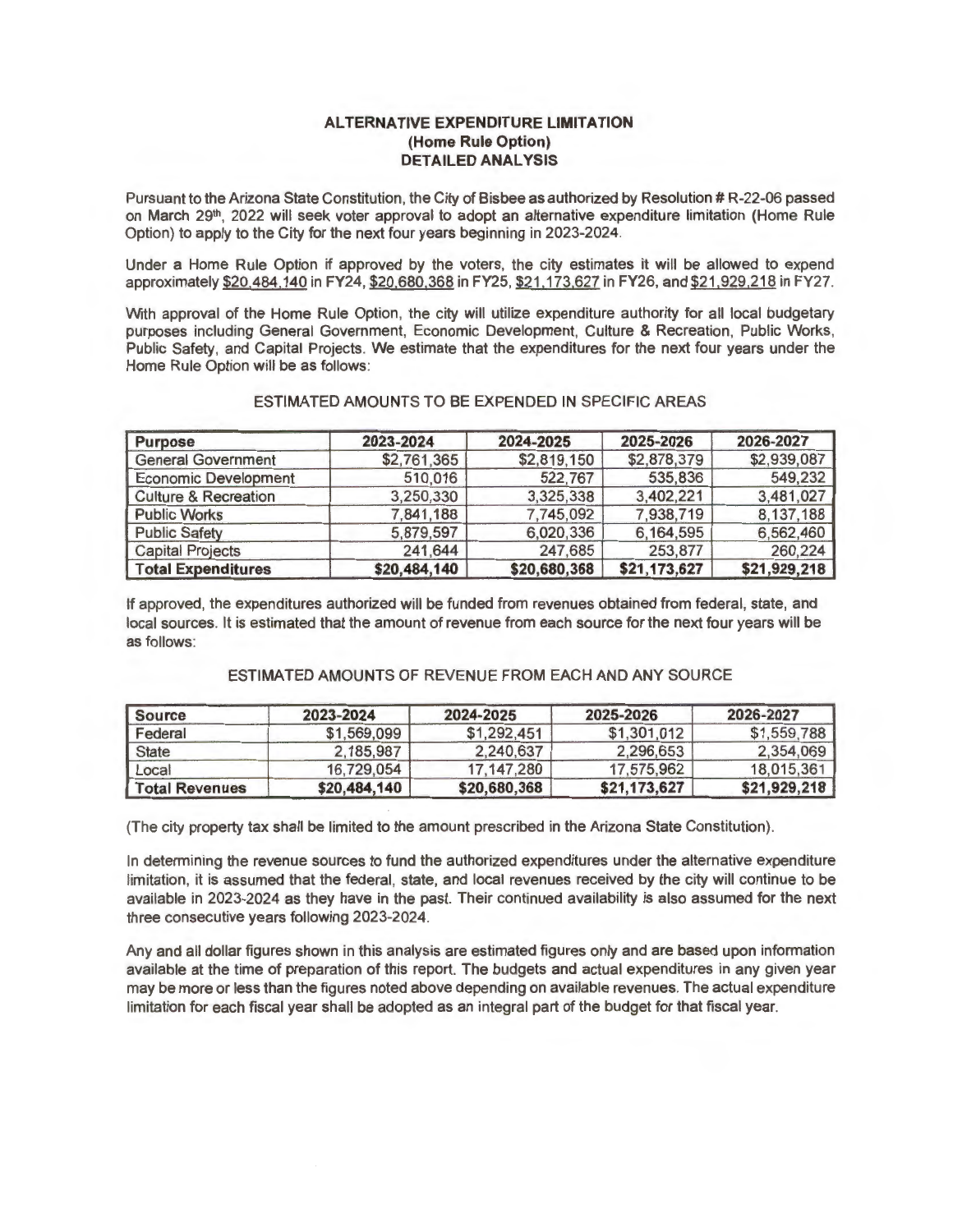## **ALTERNATIVE EXPENDITURE LIMITATION (Home Rule Option) SUMMARY ANALYSIS WORKSHEET**

### POPULATION FACTOR COMPUTATION

| <b>Fiscal Year</b> | <b>Prior Fiscal</b><br>Year Population |   | 1978 Population | $=$      | Population<br>Factor |
|--------------------|----------------------------------------|---|-----------------|----------|----------------------|
| 2023-2024          | 4,910                                  |   | 6,860           | $\equiv$ | 0.7157               |
| 2024-2025          | 4,880                                  |   | 6,860           | $\equiv$ | 0.7114               |
| 2025-2026          | 4,850                                  | ÷ | 6,860           | $\equiv$ | 0.7070               |
| 2026-2027          | 4,820                                  | ۰ | 6,860           | $=$      | 0.7026               |

### STATE-IMPOSED EXPENDITURE LIMITATION

| <b>Fiscal Year</b> | 1979-80<br><b>Base</b><br>Limit | $\overline{ }$ | Population<br>Factor | X | Inflation<br>Factor | $=$ | Projected<br>State-Imposed<br>Expenditure<br>Limitation | ÷ | Estimated<br><b>Exclusions</b> | $=$      | <b>Total Expenditures Under</b><br>State-Imposed Limit |
|--------------------|---------------------------------|----------------|----------------------|---|---------------------|-----|---------------------------------------------------------|---|--------------------------------|----------|--------------------------------------------------------|
| 2023-2024          | 1,625,337                       |                | 0.7157               | x | 3.3951              | $=$ | 3,949,363                                               |   | 2,966,534                      | $=$      | 6,915,897                                              |
| 2024-2025          | 625,337                         |                | 0.7114               | X | 3.4684              | Ħ   | 4,010,389                                               |   | 2,702,097                      | $\equiv$ | 6,712,486                                              |
| 2025-2026          | 625,337                         |                | 0.7070               | X | 3.5411              | H   | 4,069,125                                               |   | 2,720,851                      | $=$      | 6,789,976                                              |
| 2026-2027          | 1,625,337                       | $\sim$         | 0.7026               | x | 3.6163              | $=$ | 4,129,676                                               |   | 2,992,348                      | $=$      | 7,122,024                                              |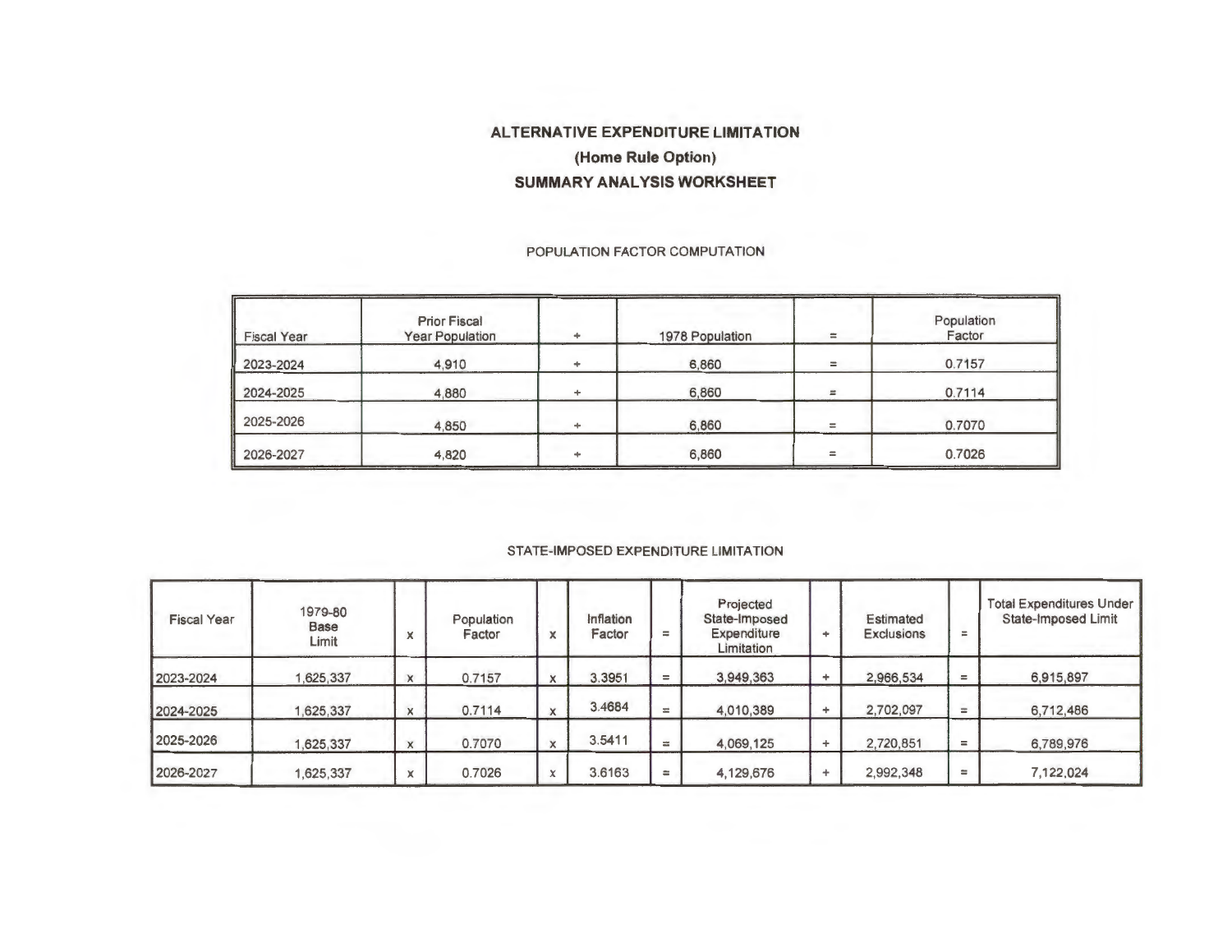| <b>SBEE</b><br>К |  |
|------------------|--|
|                  |  |

**AGENDA ITEM NUMBER 3** 

## **REQUEST FOR MAYOR** & **COUNCIL ACTION Session of: March 29, 2022**

**Regular** *<u><b>XSpecial*</u>

| DATE ACTION SUBMITTED: March 21, 2022                   |                                                                                                                                                                                                                                  |
|---------------------------------------------------------|----------------------------------------------------------------------------------------------------------------------------------------------------------------------------------------------------------------------------------|
| <b>REGULAR</b><br>$\boxtimes$                           | <b>CONSENT</b>                                                                                                                                                                                                                   |
| <b>TYPE OF ACTION:</b><br><b>RESOLUTION</b> $\boxtimes$ | <b>ORDINANCE</b><br><b>OTHER</b><br><b>FORMAL ACTION</b>                                                                                                                                                                         |
| <b>SUBJECT:</b>                                         | Possible approval of Resolution R-22-06 proposing an extension of the alternative<br>expenditure limitation and authorizing the submittal of this proposition to the electorate<br>at the election to be held on August 2, 2022. |
| <b>FROM:</b>                                            | <b>Stephen Pauken, City Manager</b>                                                                                                                                                                                              |
| <b>RECOMMENDATION:</b>                                  | <b>Approve Resolution R-22-06</b>                                                                                                                                                                                                |
| <b>PROPOSED MOTION·</b>                                 | I move that we annrove Resolution R-22-06 proposing an extension of                                                                                                                                                              |

**PROPOSED MOTION:** I **move that we approve Resolution R-22-06 proposing an extension of the Alternative Expenditure Limitation and authorizing the submittal of this proposition to the electorate at the election to be held on August 2, 2022.** 

**DISCUSSION:** This Resolution will approve the submittal of the "Home Rule" optional expenditure limitation to the electorate for their consideration at the election to be held on August 2, 2022. The proposed alternative is what is designated as the "Pure Home Rule Option" under which the expenditure limit for each year would be established as the same amount as authorized for expenditures in the approved budget. In the absence of this alternative limitation, the required limit on expenses would be an amount that would not be sufficient to fund most of the necessary city services.

Approximately \$10,000 (cost of adding this proposition to the election) **FISCAL IMPACT:** 

**DEPARTMENT LINE ITEM ACCOUNT: 10-53-46531** 

**BALANCE** IN **LINE ITEM IF APPROVED:** 

Prepared by:  $\frac{K_{10} - D_{20}}{Keri Bagley}$  Reviewed by:  $\frac{K_{11}}{Stephen Palken}$ ,<br>Finance Director City Manager

**Finance Director** 

(next fiscal year expense)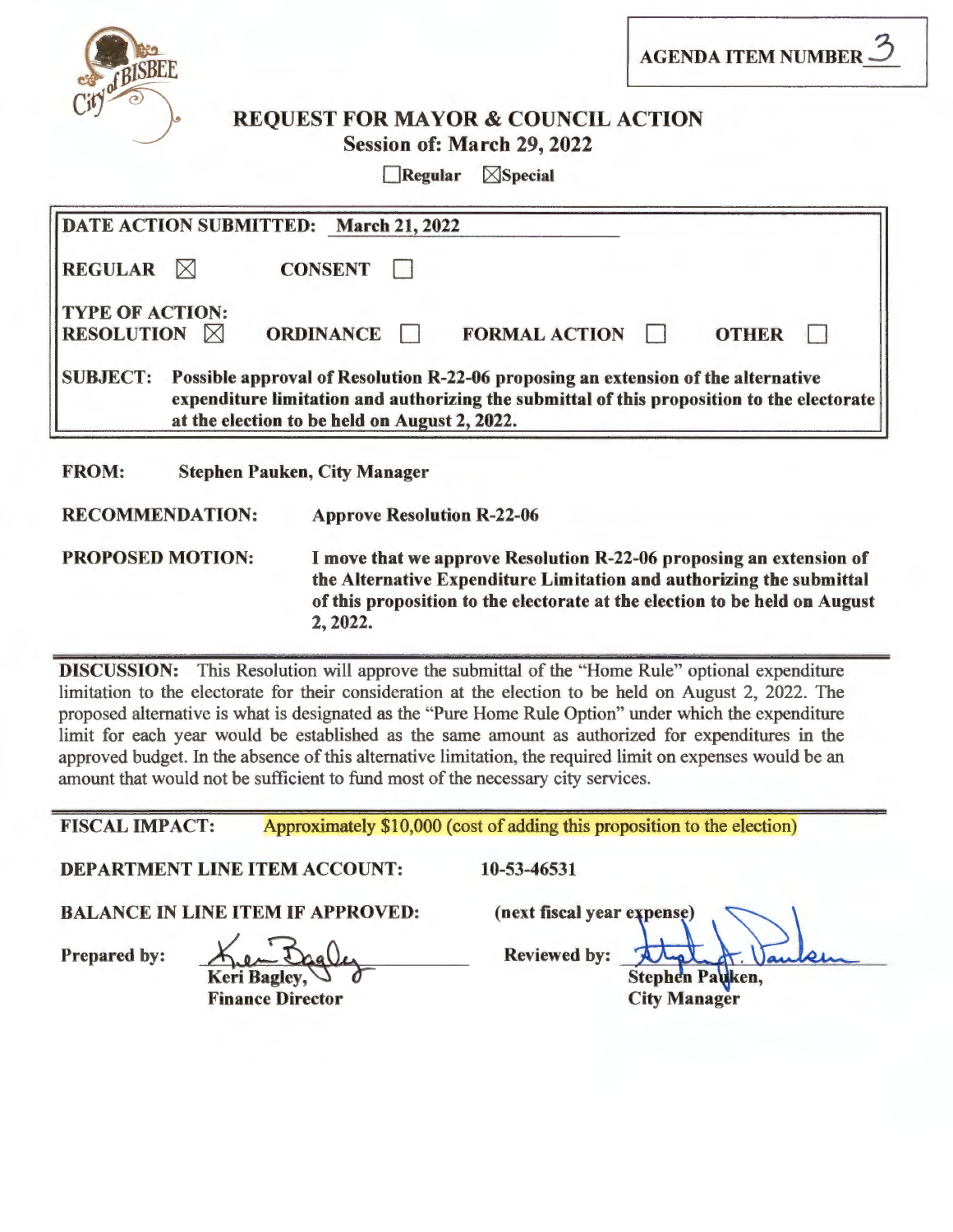## **RESOLUTION R-22-06**

**A RESOLUTION OF THE MAYOR AND COUNCIL OF THE CITY OF BISBEE, COUNTY OF COCHISE, STATE OF ARIZONA, PROPOSING AN EXTENSION OF THE ALTERNATIVE EXPENDITURE LIMITATION PURSUANT TO ARTICLE** IX, **SECTION 20 OF THE ARIZONA CONSTITUTION AND AUTHORIZING THE SUBMITTAL OF THIS PROPOSITION TO THE ELECTORATE AT THE PRIMARY ELECTION TO BE HELD ON AUGUST 2, 2022.** 

**WHEREAS,** the Arizona State Constitution permits the submission to the voters of a city or town of an alternative expenditure limitation, which authorizes the citizens of each city or town to establish the applicable expenditure limitation for that city or town; and

**WHEREAS,** the voters of the City of Bisbee have previously adopted an alternative expenditure limitation each time that they have had the opportunity to do so, including, most recently, in 2018; and

**WHEREAS,** the Mayor and Council of the City of Bisbee have held two public hearings on this extension of the alternative expenditure limitation for the City of Bisbee and have determined that the approval of this expenditure extension is necessary and in the best interests of this City; and

**NOW, THEREFORE, BE IT RESOLVED** by the Mayor and Council of the City of Bisbee that the following proposition be submitted to the voters of the City of Bisbee at the Primary Election scheduled for August 2, 2022:

SHALL THE FOLLOWING BE ADOPTED BY THE CITY OF BISBEE AS AN ALTERNATIVE EXPENDITURE LIMIT:

THE MAYOR AND COUNCIL OF THE CITY OF BISBEE SHALL ANNUALLY, AS PART OF THE ANNUAL BUDGET ADOPTION PROCESS, ADOPT AN ALTERNATIVE EXPENDITURE LIMITATION EQUAL TO THE TOTAL AMOUNT OF BUDGETED EXPENDITURES/EXPENSES AS IT APPEARS ON THE ANNUAL BUDGET AS ADOPTED BY THE COUNCIL TO APPLY TO THE CITY OF BISBEE FOR EACH OF THE FOUR FISCAL YEARS IMMEDIATELY FOLLOWING ADOPTION OF THE ALTERNATIVE EXPENDITURE LIMITATION. THE ALTERNATIVE EXPENDITURE LIMITATION SHALL BE ADOPTED EACH YEAR AFTER A PUBLIC HEARING AT WHICH THE CITIZENS OF THE CITYN OF BISBEE MAY COMMENT ON THE PROPOSED ALTERNATIVE EXPENDITURE LIMITATION. NO EXPENDITURES MAY BE MADE IN VIOLATION OF SUCH